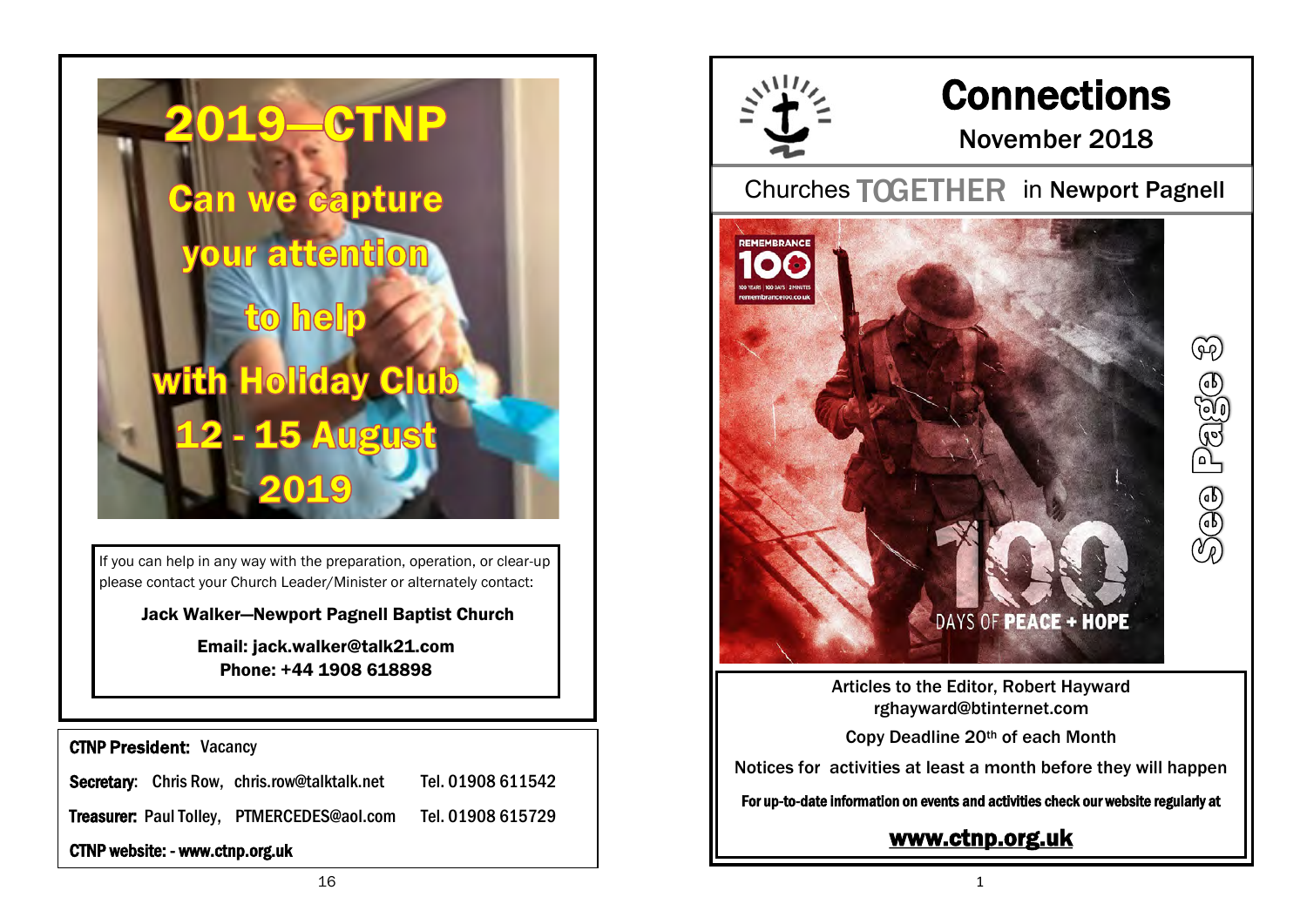

### Minister's Letter

Shalom

This month is the 100th anniversary of the end of the First World War. But unfortunately peace in Europe only lasted just over 20 years before the Second World War started, that brought again horrendous suffering to millions of people. Since 1945 Western Europe has been blessed with peace, which is something to be profoundly grateful for. But in other parts of the world numerous wars have taken place and in fact there are many military conflicts today.

When the Bible speaks of peace, it talks about more than just the absence of such armed conflicts (although this extremely important). The Jewish word "Shalom" is not simply absence of war but complete peace. It includes contentment, completeness, wellbeing and harmony. This is something that is not only needed in the relations between peoples, nations or opposing groups, but it is something every human being needs and, I think, also deeply longs for.

While we are powerless to establish peace in the wider world, we can all try to bring Shalom, complete peace, to our own lives. And the best way to achieve it is by following God's command to love our neighbour as ourselves. So one way of remembering the end of the First World War is by adopting a loving attitude to everybody we meet. Not easy, but it is a good way to "do our bit" for peace.

Deacon Klaus Reidel,

St. Bede's Catholic Church

Newport Pagnell Methodist Church



Meeting on

Monday 12th November 2018

2.00 to 3.00pm

Come and join us to sing a few well known favourite hymns whilst enjoying a cup of tea or coffee

A Dementia friendly time where everyone can relax

If you attended the Lakes Lane Open Gardens in August.

### Thank you !

#### Update:

The money raised at the Lakes Lane Open Gardens this August has now been matched in part by Barclays Bank, giving the Mead centre a total amount of £1501.15.

Thanks to all who helped to make the day a success. The committee will now consider which local charity could be supported next year.

#### Suggestions to the Connections editor please!

*( Contact Details - See Page 1)*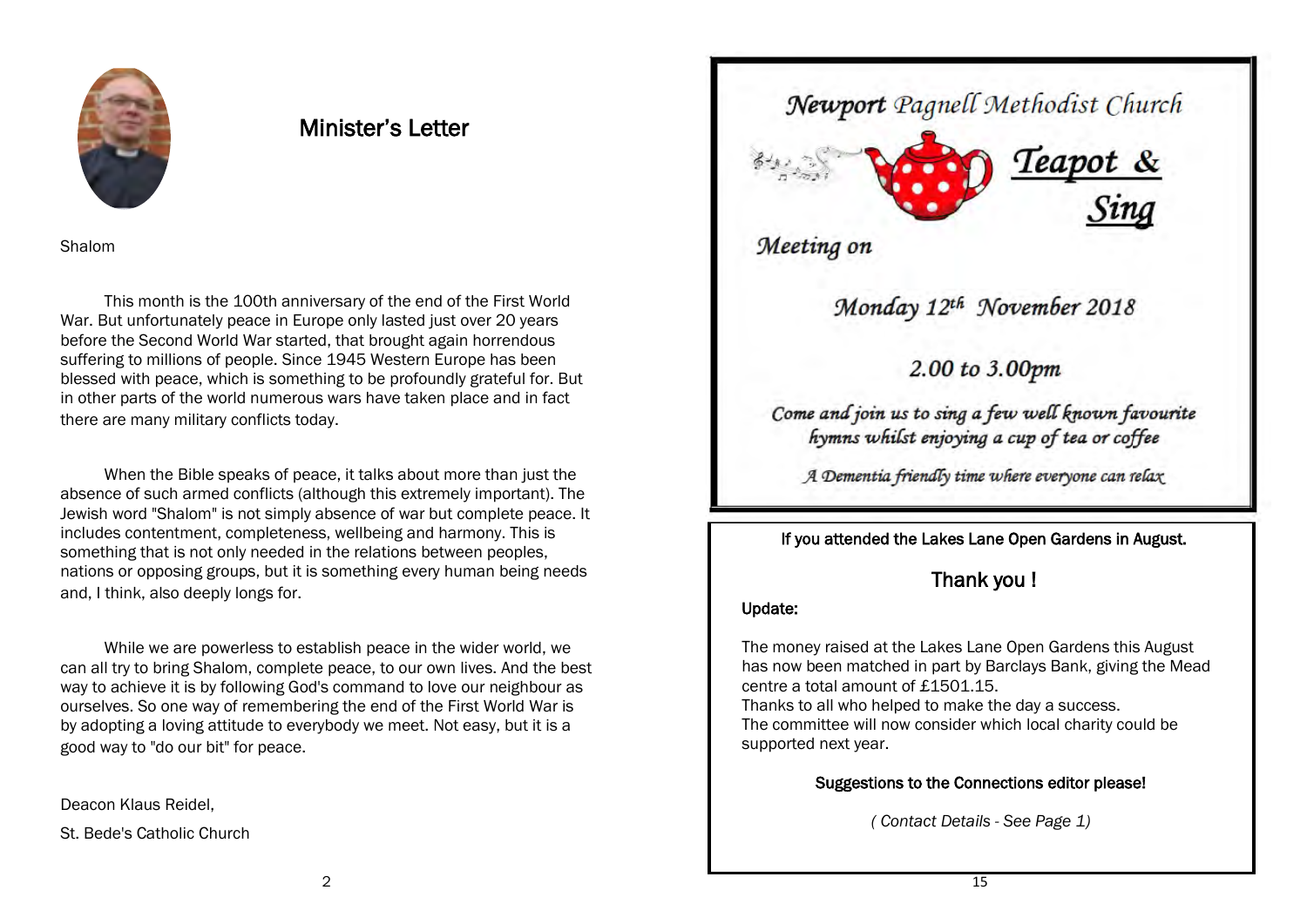# Wisdom & Wine Fundraiser

Come to our quiz night! Free glass of wine (or non alcoholic alternative) with every ficket

Tickets £7.50 each

### 7pm Sat 17 Nov 2018 Lovat Hall, Newport Pagnell

Limited car parking - car share where possible Sign up as individuals or as a team (6 - 8 people per team) Good priced bowls of nibbles for sale Feel free to bring extra wine/drinks to enjoy after your free one!

### Book online or call 01908 270670

**BRIDGEBUILDE** 

 $TTU(1 - Fb)$ 

All profits will raise funds for Bridgebuilder's work in schools with local children and young people www.mkbt.org.uk



### 100 Days of Peace and Hope

When we remember 1918, we reflect on a time of great hope and great sadness for our country. We recall our part in the horrors of war and the darkness that drives humanity to violence. But we also remember the promise of peace.

Justin Welby Archbishop of Canterbury

#### On 4 August 1918, many in this country came together with King George V to pray for peace. One hundred days later the Great War ended.

Our God is one who brings peace to hearts and calls us not only to stop violence, but to seek reconciliation. His reconciliation asks that we disempower memories of destruction and their hold over individuals and societies. Through this we can learn to approach difference with curiosity and compassion, rather than fear – and begin to flourish together in previously unthinkable ways.

This kind of reconciliation is incredibly rare. Sadly, we see conflicts and fragile coexistence all around our world. That is why in the 100 days before this Remembrance Sunday, we think especially of those caught up in conflict, and those who pray for peace against all odds and act with hope when there is little light to be seen.

We know that the God who gave his Son to bring us reconciliation hears their prayers; we ask him to stir our hearts to join them in being peacemakers who cross the borders and barriers, radical in our generosity and welcome.

*From 4 August let us mark 100 days with prayers for peace, hope and reconciliation.*

This is the Archbishop of Canterbury's introduction to *100 Days of Peace and Hope* – 100 Bible readings, reflections and prayers to [download and](https://www.remembrance100.co.uk/100-days/)  [use fr](https://www.remembrance100.co.uk/100-days/)om 4th August to 11th November.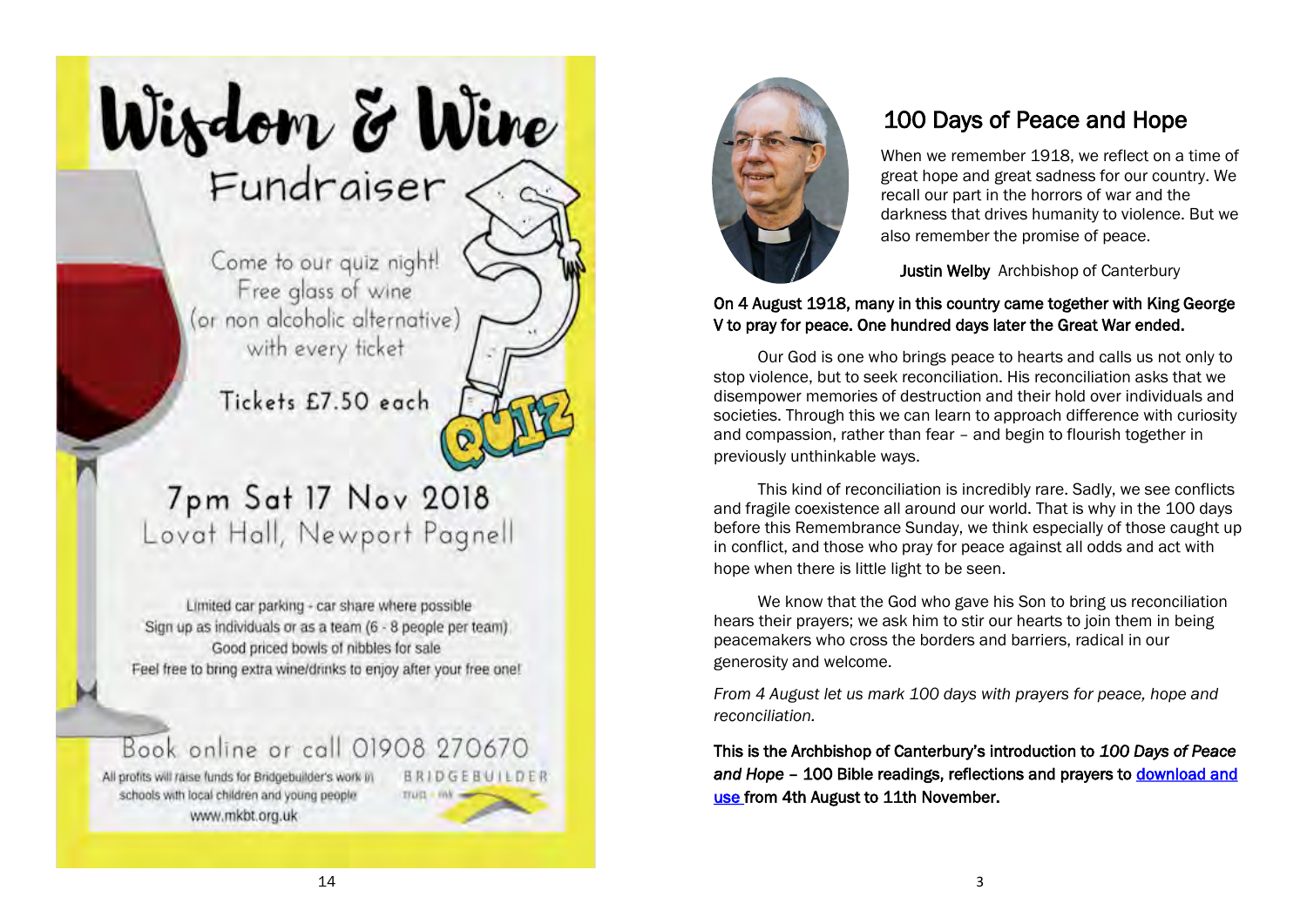

### Newport Pagnell Parish Church

Christmas Tree Festival 2018

Following the success of last year's Christmas Tree Festival we have decided to repeat the event in 2018, in the Parish Church December 14-16th.

We want to encourage local groups, organisations and businesses to publicise themselves in a lively and fun way during the festive season.

There is no fee to contribute but you will need to provide your own real, artificial or home-made table-top tree, decorated in an imaginative way to represent either the members of your group or your particular activity. Any illuminated decorations need to be battery powered!

If you wish to register your definite interest, or simply want more information please contact me on the following email: xmastreefestival@npparish.org.uk

Thank you!

Julie Eldridge

Newport Pagnell Methodist Church

### Nativity Scenes Festival

Saturday 15th December 2018.

Newport Pagnell Methodist Church is planning to hold a Nativity Scenes Festival

This is the same weekend that the Parish Church is planning it's Christmas Tree **Festival.** 

We would like to borrow your Nativity Scenes for this event. If your Nativity Scene has a special meaning i.e. bought on a favourite holiday, handed down through the family, made by someone special to you, we would like to highlight this. Contact details and when to bring your Nativity Scene will be in the

December Connections.

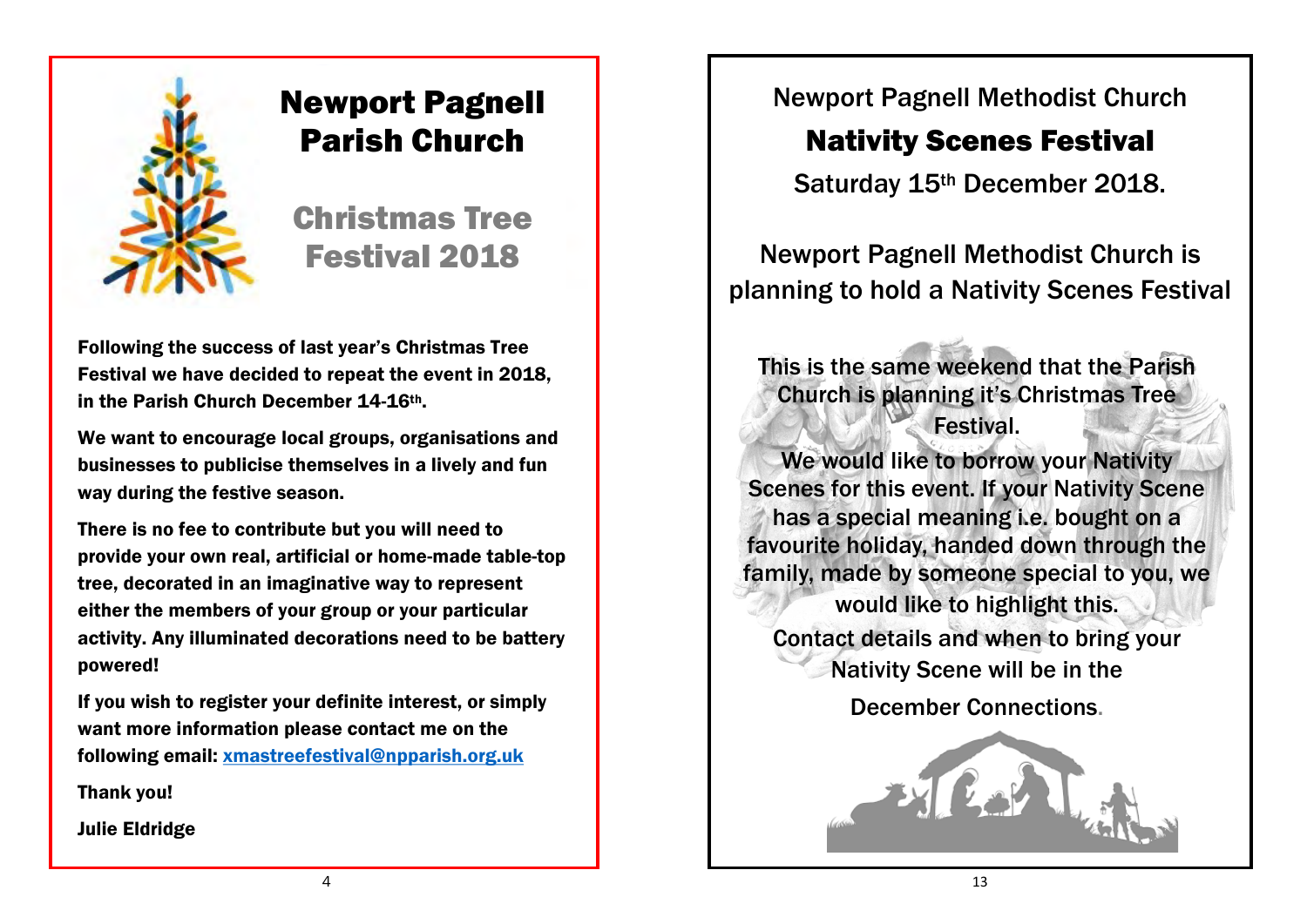

Annual Christmas Fair at St Peter & St Paul's Parish Church, Newport Pagnell.

Children's craft making and stalls selling cakes, gifts, books, crafts, Christmas stationery, raffle, tombola and more.

Refreshments served all day.

Mulled wine and carol singing inside the church after the town's Christmas Lights have been switched on.













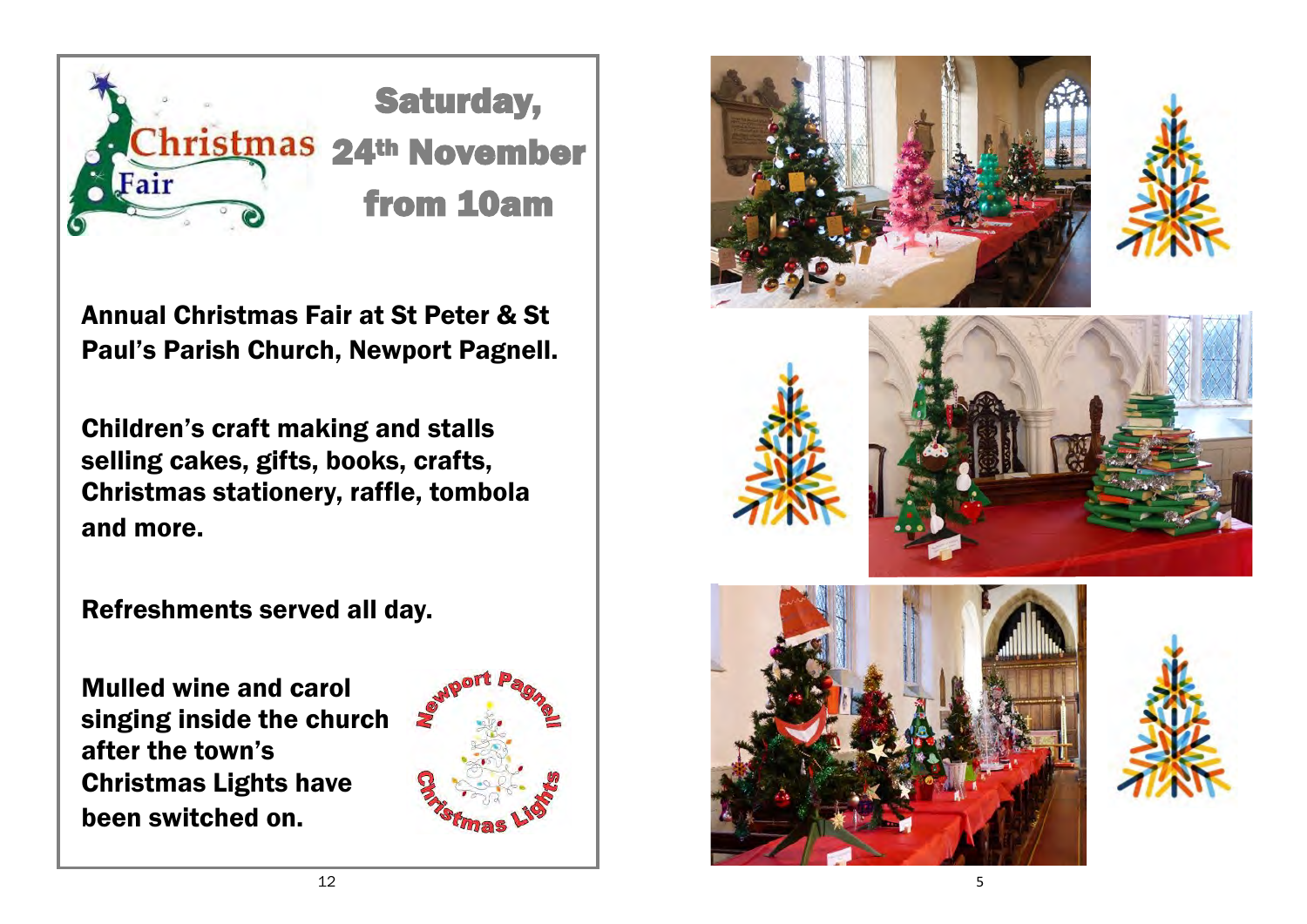

# Newport Pagnell Methodist Church

Come and join us on Remembrance Sunday when we remember the people lost during the wars.

This year commemorates 100 years since the end of the first World War.

We are planning a special service.

If you have any photographs or mementoes of the first World War you are welcome to bring them along to our service at :

10.30 on 11th November 2018.



#### THE UNIVERSITY OF THE THIRD AGE

### Christmas Concert

Come and enjoy a Christmas Concert given by the U3A Choir on :

Friday, 14th December

at 7.30pm in the URC, Newport Pagnell .

Tickets available on from members of the Choir or Jennifer Mazzone (01908613088) at £8 each to include seasonal refreshments.

There will also be a raffle. Proceeds are to be divided between Hiekweni a Quaker project in Zambia and Little Lives, the Neo Natal unit at the hospital.

We look forward to seeing you.

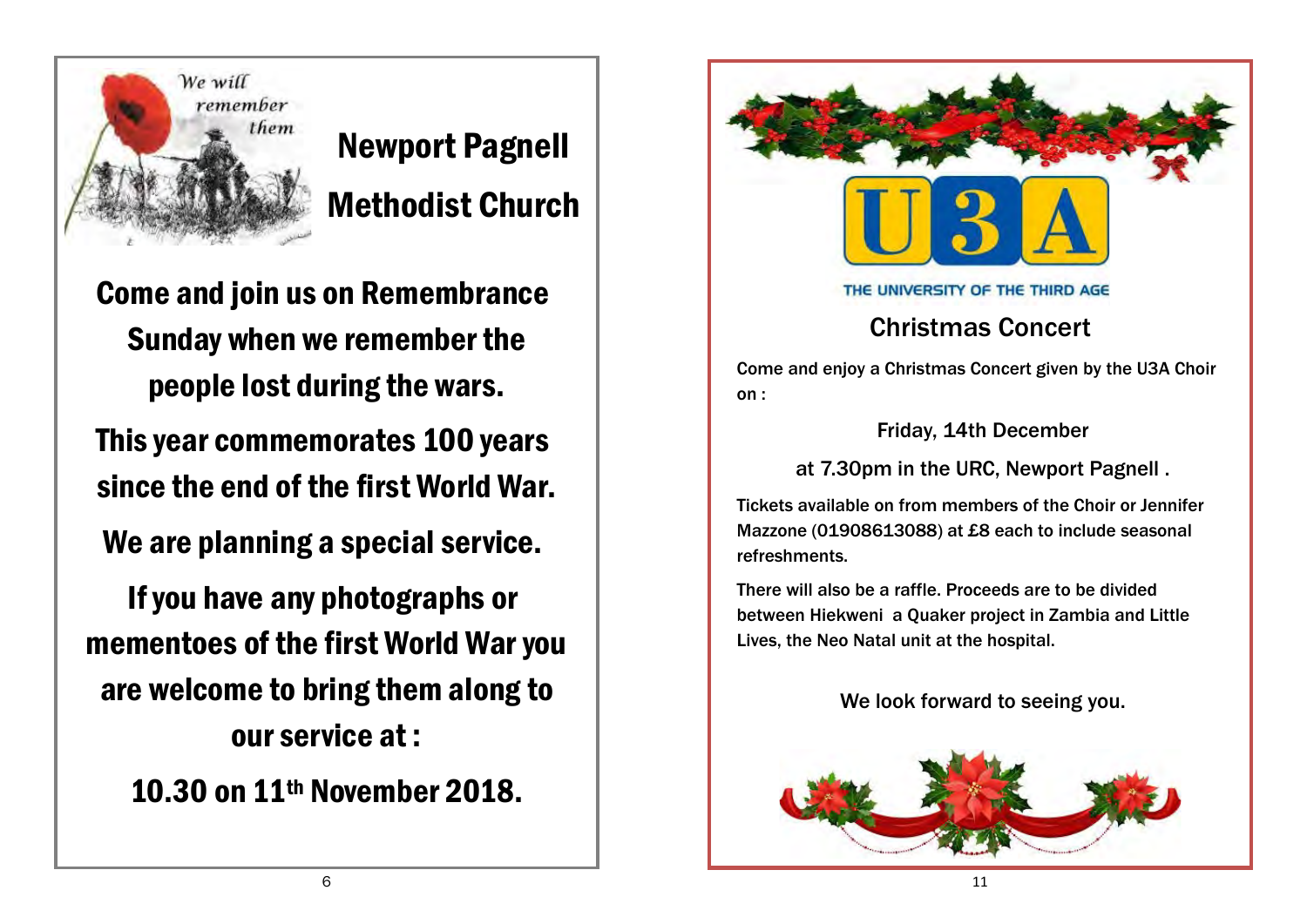### IF YOU WOULD LIKE TO CALL THIS SERVICE...

 For Newport Pagnell, please call one of the Emergency Help Scheme co-ordinators: Alison on [01908 615131](tel:01908%20615131) David on [01908 612816](tel:01908%20612816) Jenny on [01908 616718](tel:01908%20616718)

 For Milton Keynes, please call the Community Action Milton Keynes Community Car Service: Heather or Sarah on [01908 670309](tel:01908%20670309)

 If you would like to volunteer as a driver or telephone coordinator..

For Newport Pagnell, please call John Gordon :

on [01908 612060](tel:01908%20612060)

or email

[jandagordon@yahoo.co.uk](mailto:jandagordon@yahoo.co.uk)



The Emergency Help Scheme (Newport Pagnell)

The Scheme gives support to local people (usually elderly residents) needing emergency assistance with transport, primarily to clinical appointments.

> *This 4 page pull out Supplement is for you to remove and keep for your information*

The EHS urgently needs new volunteer drivers, plus one new telephone co-ordinator.

Marigold Krause has recently retired as an EHS volunteer coordinator. The EHS committee would like to thank Marigold for all of her time and hard work arranging transport, and for preparing delicious cream teas at the recent EHS garden party.